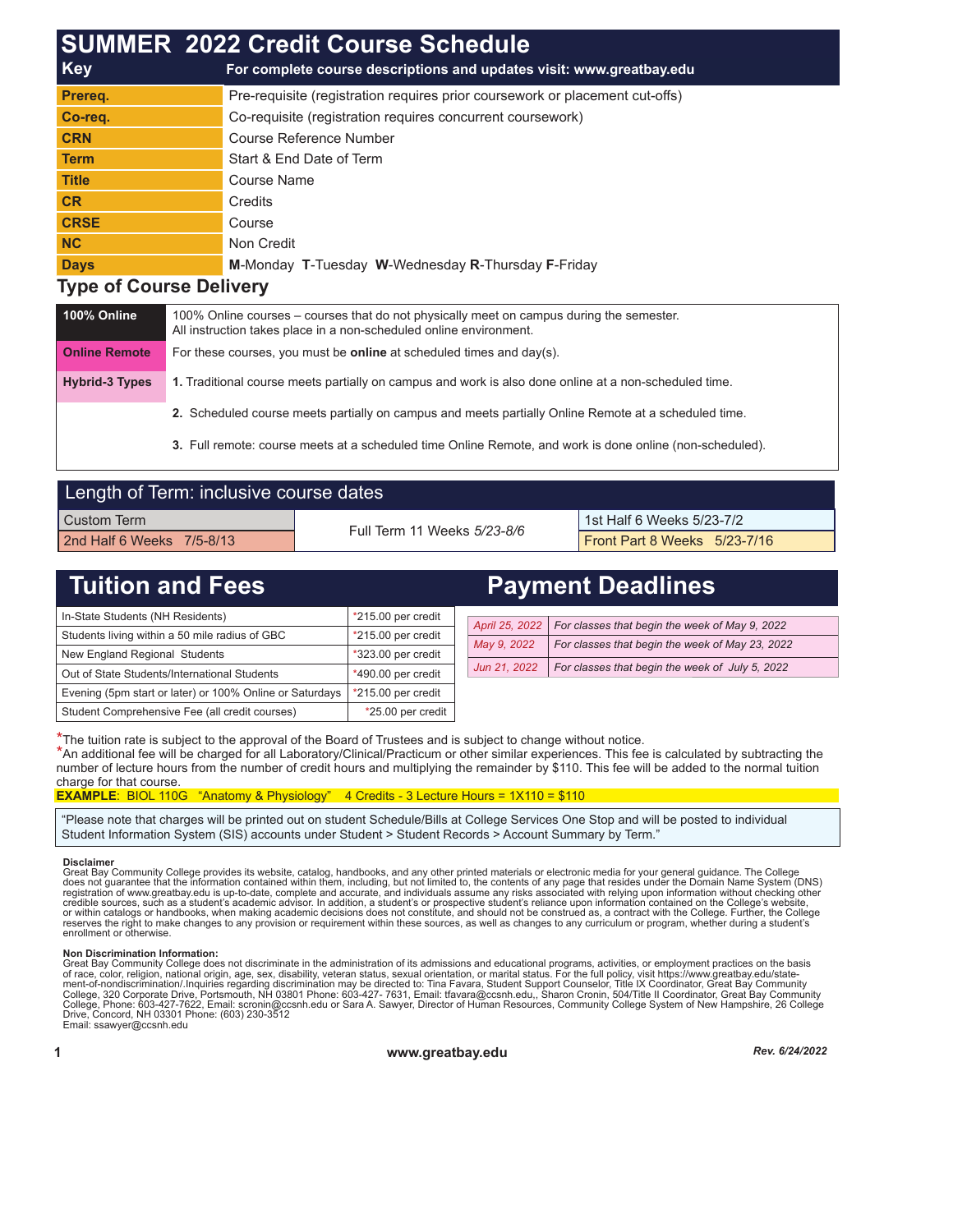|                           | <b>CRSE</b>                         | SECT            | <b>ROOM</b> | <b>TITLE</b>                                                                                                | CR             | <b>TERM</b>                  | <b>DAYS</b>   | <b>TIMES</b>        | Prereq. |
|---------------------------|-------------------------------------|-----------------|-------------|-------------------------------------------------------------------------------------------------------------|----------------|------------------------------|---------------|---------------------|---------|
|                           | <b>ACCOUNTING</b>                   |                 |             |                                                                                                             |                |                              |               |                     |         |
|                           | 30445 ACCT 113G                     | ZZ              |             | <b>REMOTE</b> Acct & Financial Reporting I                                                                  | 3              | $5/23 - 72$                  | TR            | 5:30-9:00 PM        |         |
|                           | 30446 ACCT 123G                     | ZZ              |             | <b>REMOTE</b> Acct & Financial Reporting II                                                                 | 3              | $7/5 - 8/13$                 | TR            | 5:30-9:00 PM        | P       |
|                           | <b>ALLIED HEALTH</b>                |                 |             |                                                                                                             |                |                              |               |                     |         |
|                           | 30456 AHLT 110G                     | HYA             |             | REMOTE Medical Terminology (Meets online remote Tuesdays 5/24, 5/31,<br>6/7, 6/14, 6/21, 6/28, 7/5 and 8/2) | 3              | $5/23 - 8/6$                 | T&OL          | 8:30-10:00 AM       |         |
|                           | <b>ANTHROPOLOGY</b>                 |                 |             |                                                                                                             |                |                              |               |                     |         |
|                           | 30442 ANTH 101G                     | ΖZ              | 100%        | Introduction to Anthropology                                                                                | 3              | 5/23-8/6                     | ONLINE        |                     |         |
|                           | 30466 ANTH 105G                     | ΖZ              | 100%        | Introduction to Ethnography: World of Work                                                                  | 4              | $5/23 - 8/6$                 | ONLINE        |                     |         |
|                           |                                     |                 |             |                                                                                                             |                |                              |               |                     |         |
|                           | <b>BIOLOGICAL SCIENCE</b>           |                 |             |                                                                                                             |                |                              |               |                     |         |
| 30868                     | <b>BIOL 041G</b>                    | – ZZ            | 100%        | <b>Developmental Biology</b>                                                                                | 3              | $5/23 - 7/16$                | ONLINE        |                     |         |
| 30402                     | <b>BIOL 106G</b>                    | <b>ZZ</b>       | 100%        | <b>The Human Body</b>                                                                                       | $\overline{4}$ | $5/23 - 7/16$                | ONLINE        |                     |         |
| 30869                     | <b>BIOL 110G</b>                    | HY <sub>1</sub> | 142         | Human Anatomy & Physiology I                                                                                | 4              | $5/23 - 7/16$                | T&OL          | 9:30-12:10 PM       | P       |
| 30465                     | <b>BIOL 110G</b>                    | ZZ1             | 100%        | Human Anatomy & Physiology I                                                                                | 4              | $5/23 - 7/16$                | ONLINE        |                     | P       |
| 30870                     | <b>BIOL 120G</b>                    | HY1             | 141         | Human Anatomy & Physiology II                                                                               | 4              | $5/23 - 8/6$                 | T&OL          | 1:00-3:50 PM        | P       |
| 30481                     | <b>BIOL 120G</b>                    | ZZ <sub>2</sub> | 100%        | Human Anatomy & Physiology II                                                                               | 4              | $5/23 - 8/6$                 | ONLINE        |                     | P       |
| 30435                     | <b>BIOL 150G</b>                    | ΖZ              | 100%        | Nutrition                                                                                                   | 4              | $5/23 - 8/6$                 | ONLINE        |                     |         |
| 30488                     | <b>BIOL 150G</b>                    | ZZ <sub>2</sub> | 100%        | <b>Nutrition</b>                                                                                            | 4              | $5/23 - 7/2$                 | ONLINE        |                     |         |
| 30871                     | <b>BIOL 210G</b>                    | HY <sub>1</sub> | 143         | Microbiology                                                                                                | 4              | $5/23 - 7/16$                | T&OL          | 9:00-11:50 AM       | P       |
| 30404                     | <b>BIOL 210G</b>                    | ZZ              | 100%        | Microbiology                                                                                                | 4              | $5/23 - 7/16$                | ONLINE        |                     | P       |
|                           | 30405 BIOL 210G                     | ZZ <sub>2</sub> | 100%        | Microbiology                                                                                                | 4              | $5/23 - 7/16$                | ONLINE        |                     | P       |
|                           | <b>BIOTECHNOLOGY</b>                |                 |             |                                                                                                             |                |                              |               |                     |         |
| 30483                     | <b>BTEC 105G HY1</b>                |                 |             | 146/149A Intro to Biotechnology                                                                             | $\overline{4}$ | $7/5 - 8/13$                 | R             | 1:30-6:30 PM        | P/C     |
|                           | BTEC 105G HY1                       |                 |             | <b>REMOTE</b> Intro to Biotechnology                                                                        |                | 7/5-8/13                     | Т             | 1:30-6:30 PM        | P/C     |
|                           |                                     |                 |             |                                                                                                             |                |                              |               |                     |         |
|                           | <b>BUSINESS ADMINISTRATION</b>      |                 |             |                                                                                                             |                |                              |               |                     |         |
|                           | 30406 BUS 110G                      | ZZ              | 100%        | <b>Intro to Business</b>                                                                                    | 3              | $5/23 - 7/2$                 | ONLINE        |                     |         |
| 30431                     | <b>BUS 114G</b>                     | ZZ              | 100%        | Management                                                                                                  | 3              | $7/5 - 8/13$                 | ONLINE        |                     |         |
| 30429                     | <b>BUS 210G</b>                     |                 |             |                                                                                                             |                |                              |               |                     |         |
|                           |                                     | <b>ZZ</b>       | 100%        | <b>Organizational Communication</b>                                                                         | 3              | $5/23 - 7/16$                | ONLINE        |                     |         |
|                           | 30476 BUS 242G                      | ZZ              | 100%        | <b>Ethics &amp; Social Responsibility in Business</b>                                                       | 3              | $5/23 - 7/16$                | ONLINE        |                     | Ρ       |
|                           |                                     |                 |             |                                                                                                             |                |                              |               |                     |         |
|                           | 30917 CHEM 115G                     | HY1             |             | <b>REMOTE</b> General Chemistry I                                                                           | 4              | 5/23-8/6                     |               | MW&OL 9:00-11:00 AM | P       |
|                           | <b>COMPUTER INFORMATION SYSTEMS</b> |                 |             |                                                                                                             |                |                              |               |                     |         |
|                           | 30407 CIS 110G                      | ΖZ              | 100%        | Introduction to Computers                                                                                   | 3              | 5/23-8/6                     | ONLINE        |                     | Ρ       |
|                           | <b>CIS 112G</b>                     | ΖZ              | 100%        | Intro to Object Oriented Prog.                                                                              | 3              | 5/23-8/6                     | <b>ONLINE</b> |                     | P       |
|                           |                                     | ΖZ              |             | Web Development I                                                                                           | 3              |                              | ONLINE        |                     | P       |
|                           | 30459 CIS 124G                      |                 | 100%        |                                                                                                             | 3              | $5/23 - 8/6$<br>$5/23 - 8/6$ |               |                     | P       |
|                           | 30430 CIS 156G                      | ΖZ              | 100%        | Computer Appl. in Business                                                                                  |                |                              | ONLINE        |                     |         |
|                           | 30433 CIS 177G                      | ΖZ              | 100%        | Introduction to Python                                                                                      | 3              | $5/23 - 8/6$                 | ONLINE        |                     | Ρ       |
|                           | 30464 CIS 248G                      | ΖZ              | 100%        | Advanced Java Programming                                                                                   | 3              | $5/23 - 8/6$                 | <b>ONLINE</b> |                     | P       |
|                           | <b>CRIMINAL JUSTICE</b>             |                 |             |                                                                                                             |                |                              |               |                     |         |
|                           | 30472 CRMJ 270G                     | ZZ              | 100%        | Criminal Justice Internship                                                                                 | 3              | $5/23 - 8/6$                 | ONLINE        |                     | P       |
|                           | 30473 CRMJ 275G                     | ΖZ              | 100%        | Senior Project                                                                                              | 3              | $5/23 - 8/6$                 | ONLINE        |                     | Ρ       |
|                           | <b>CRITICAL THINKING</b>            |                 |             |                                                                                                             |                |                              |               |                     |         |
|                           | 30434 CRIT 150G                     | ΖZ              | 100%        | Critical Thinking in the Humanities                                                                         | 3              | $5/23 - 8/6$                 | ONLINE        |                     |         |
|                           | <b>ECONOMICS</b>                    |                 |             |                                                                                                             |                |                              |               |                     |         |
|                           | 30436 ECON 225G                     | ΖZ              | 100%        | <b>Personal Finance</b>                                                                                     | 3              | $5/23 - 8/6$                 | ONLINE        |                     |         |
| <b>CHEMISTRY</b><br>30408 | 30409 ECON 234G                     | <b>HYA</b>      |             | <b>REMOTE</b> Macroeconomics                                                                                | 3              | $5/23 - 7/2$                 | W&OL          | 5:30-9:00 PM        |         |

| -<br>- | .<br>$00\%$<br>)nline<br>- UU . | note<br>mill | Hvbrid | ustom | ⊤ ullس <i>.</i><br>Term | Halt | 2n <sub>o</sub><br>Halt |  |
|--------|---------------------------------|--------------|--------|-------|-------------------------|------|-------------------------|--|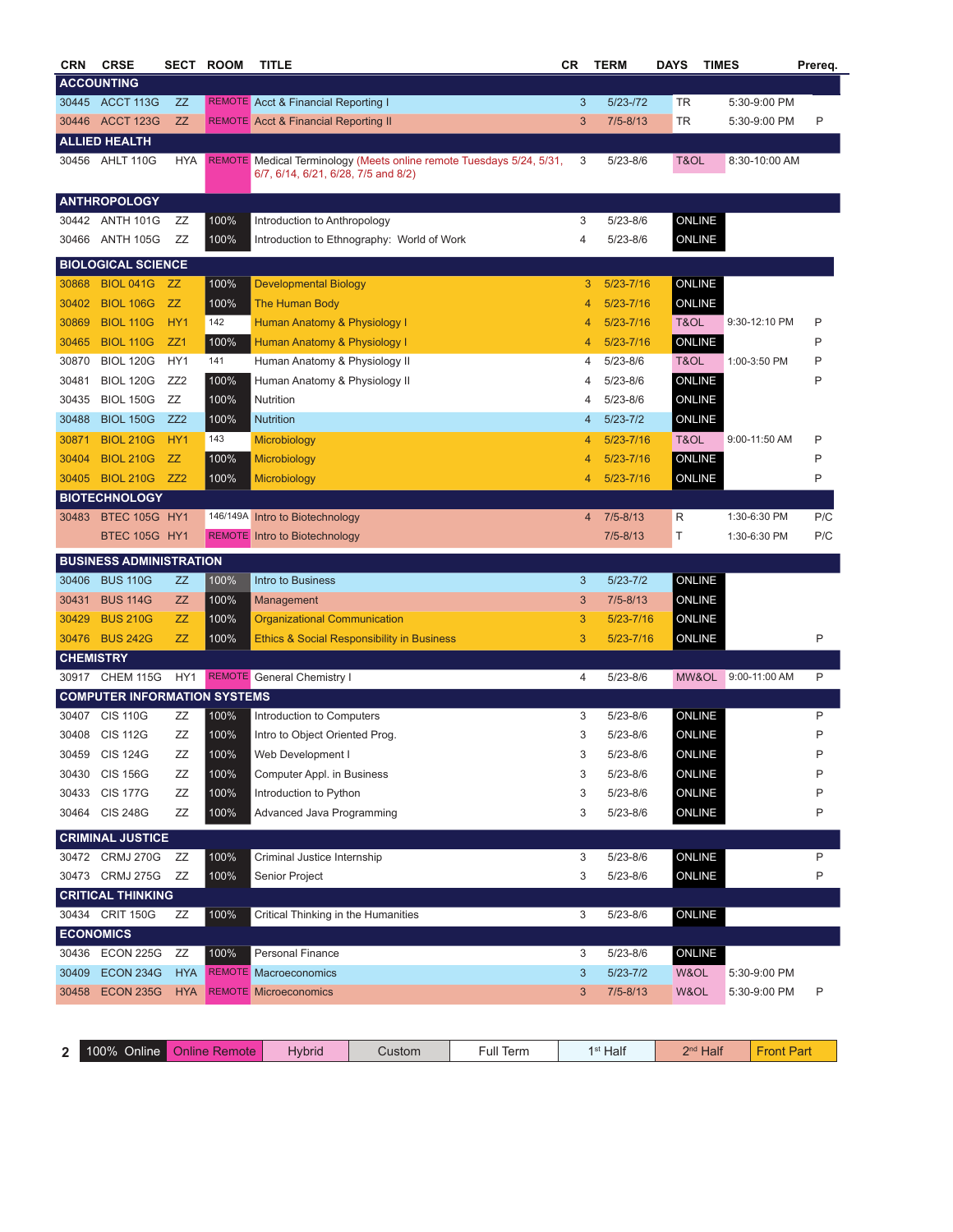| <b>CRN</b>       | <b>CRSE</b>                             | SECT            | <b>ROOM</b>      | <b>TITLE</b>                                                                                                                                                                      |              | CR           | <b>TERM</b><br><b>DAYS</b> | <b>TIMES</b>     | Prereq. |
|------------------|-----------------------------------------|-----------------|------------------|-----------------------------------------------------------------------------------------------------------------------------------------------------------------------------------|--------------|--------------|----------------------------|------------------|---------|
|                  | <b>ENGINEERING</b>                      |                 |                  |                                                                                                                                                                                   |              |              |                            |                  |         |
| 31076            | <b>ENGR 201G</b>                        | $\overline{1}$  |                  | Intro Chemical Engineering I (Off campus at UNH)                                                                                                                                  | 3            | $5/23 - 7/2$ | <b>MTWRF</b>               | 8:30-10:00AM     | P       |
| 31077            | <b>ENGR 202G</b>                        | $\overline{1}$  |                  | Intro Chemical Engineering II (Off campus at UNH)                                                                                                                                 | 3            | $7/5 - 8/13$ | <b>MTWRF</b>               | 8:30-10:00 AM    | P       |
| <b>ENGLISH</b>   |                                         |                 |                  |                                                                                                                                                                                   |              |              |                            |                  |         |
| 30469            | <b>ENGL 110G</b>                        | $\mathbf{1}$    | 314              | College Composition I                                                                                                                                                             | 4            | $5/23 - 8/6$ | <b>MW</b>                  | 9:00-11:20 AM    | Ρ       |
| 30411            | <b>ENGL 110G</b>                        | ZZ              | 100%             | College Composition I                                                                                                                                                             | 4            | $5/23 - 8/6$ | ONLINE                     |                  | P       |
| 30410            | <b>ENGL 110G</b>                        | ZZ <sub>2</sub> |                  | <b>REMOTE</b> College Composition I                                                                                                                                               | 4            | $5/23 - 8/6$ | TR                         | 9:00-11:20 AM    | P       |
| 30412            | ENGL 117G                               | ZZ              | 100%             | Introduction to Literature                                                                                                                                                        | 3            | $5/23 - 8/6$ | <b>ONLINE</b>              |                  | P       |
| 30413            | <b>ENGL 213G</b>                        | ZZ              | 100%             | Creative Writing                                                                                                                                                                  | 3            | $5/23 - 8/6$ | ONLINE                     |                  | P       |
| 30414            | <b>ENGL 214G</b>                        | ZZ              | 100%             | Intro to Creative Nonfiction                                                                                                                                                      | 3            | $5/23 - 8/6$ | ONLINE                     |                  | Ρ       |
| 30878            | <b>ENGL 215G</b>                        | $\mathbf{1}$    | 408              | Writing Technical Documents - (Meets on campus every other<br>week on Tuesdays 5/24, 6/7, 6/21, 7/5, 7/19 and 8/2; asyn-<br>chonous hybrid portion online during alternate weeks) | 3            | $5/23 - 8/6$ | T&OL                       | 5:30-9:00 PM     | Ρ       |
| <b>FINE ARTS</b> |                                         |                 |                  |                                                                                                                                                                                   |              |              |                            |                  |         |
|                  | 30468 ARTS 137G                         | ΖZ              | 100%             | Contemporary Art History                                                                                                                                                          | 3            | $5/23 - 8/6$ | <b>ONLINE</b>              |                  |         |
|                  | <b>FIRST YEAR SEMINAR / CORNERSTONE</b> |                 |                  |                                                                                                                                                                                   |              |              |                            |                  |         |
|                  | 30453 FYE 111G                          | <b>ZZ</b>       | 100%             | <b>First Year Seminar BUS HOSP</b>                                                                                                                                                | $\mathbf{1}$ | $7/5 - 8/13$ | <b>ONLINE</b>              |                  |         |
|                  | <b>GEOGRAPHY</b>                        |                 |                  |                                                                                                                                                                                   |              |              |                            |                  |         |
|                  | 30461 GEOG 110G                         | ZZ              | 100%             | World Geography                                                                                                                                                                   | 3            | 5/23-8/6     | <b>ONLINE</b>              |                  |         |
| <b>HISTORY</b>   |                                         |                 |                  |                                                                                                                                                                                   |              |              |                            |                  |         |
|                  | 30443 HIST 120G                         | HY1             |                  | <b>REMOTE</b> Western Civilization through 1500                                                                                                                                   | 3            | $5/23 - 8/6$ | T&OL                       | 9:00-10:50 AM    |         |
|                  | 30415 HIST 202G                         | ΖZ              | 100%             | US History to 1870                                                                                                                                                                | 3            | 5/23-8/6     | ONLINE                     |                  |         |
|                  | <b>HOSPITALITY MANAGEMENT</b>           |                 |                  |                                                                                                                                                                                   |              |              |                            |                  |         |
| 30439            | <b>HOS 244G</b>                         | ZZ              |                  | REMOTE Intro to the Spa Industry                                                                                                                                                  | 3            | $5/23 - 8/6$ | T&OL                       | 8:00-11:40 AM    |         |
| 30448            | <b>HOS 280G</b>                         | <b>ZZ</b>       | 100%             | Hospitality Industry Internship (off campus)                                                                                                                                      | 3            | $7/5 - 8/13$ | <b>ONLINE</b>              |                  | P       |
|                  | <b>INFORMATION SYSTEMS TECHNOLOGY</b>   |                 |                  |                                                                                                                                                                                   |              |              |                            |                  |         |
| 30426            | <b>IST 266G</b>                         | <b>ZZ</b>       |                  | <b>REMOTE</b> Security+                                                                                                                                                           | 3            | 5/23-7/16    | <b>MW</b>                  | 6:00-9:30 PM     | P       |
|                  | 30475 IST 275G                          | A               |                  | 121/(120) Network Protocols & Services                                                                                                                                            | 3            | 5/23-7/16    | TR                         | 6:00-9:30 PM     | Ρ       |
| <b>MARKETING</b> |                                         |                 |                  |                                                                                                                                                                                   |              |              |                            |                  |         |
|                  | 30462 MKTG 101G                         | ZZ              | 100%             | <b>Principles of Marketing</b>                                                                                                                                                    | 3            | 5/23-7/16    | <b>ONLINE</b>              |                  |         |
|                  | <b>MASSAGE THERAPY</b>                  |                 |                  |                                                                                                                                                                                   |              |              |                            |                  |         |
| 30438            | <b>MASS 172G</b>                        | <b>HYA</b>      |                  | <b>REMOTE</b> Visceral Anatomy & Physiology                                                                                                                                       | 4            | $5/23 - 8/6$ | W&OL                       | 8:00-10:00 AM    | Ρ       |
|                  | <b>MASS 172G</b>                        | <b>HYA</b>      |                  | <b>REMOTE</b> Visceral Anatomy & Physiology                                                                                                                                       |              | $5/23 - 8/6$ | M&OL                       | 8:00-11:00 AM    | P       |
| 30449            | <b>MASS 182G</b>                        | ZZ              |                  | <b>REMOTE</b> Pathology and Massage II                                                                                                                                            | 2            | 5/23-8/6     | W&OL                       | 10:15-12:30 PM P |         |
| 30432            | <b>MASS 192G</b>                        | 1               |                  | Clinical Experience II                                                                                                                                                            | 3            | 5/23-8/6     |                            |                  | P       |
|                  | 30440 MASS 271G 1                       |                 | 129              | <b>Therapeutic Massage Specialties</b>                                                                                                                                            | 3            | 5/23-8/6     | R                          | 8:00-12:00 PM    | P       |
|                  | <b>MATHEMATICS</b>                      |                 |                  |                                                                                                                                                                                   |              |              |                            |                  |         |
| 30455            | <b>MATH 085G</b>                        | ZZ              |                  | <b>REMOTE</b> Skills For College Math Plus                                                                                                                                        | 4            | 5/23-8/6     | MW                         | 9:00-11:20 AM    |         |
| 30416            | <b>MATH 145G</b>                        | ΖZ              | 100%             | Quantitative Reasoning                                                                                                                                                            | 4            | $5/23 - 8/6$ | ONLINE                     |                  | P       |
| 30437            | <b>MATH 147G</b>                        | $\mathbf{1}$    | 406              | <b>Quantitative Reasoning Plus</b>                                                                                                                                                | 5            | $5/23 - 8/6$ | TR                         | 9:00-11:50 AM    | Ρ       |
| 30444            | <b>MATH 170G</b>                        | ZZ              | 100%             | <b>Discrete Mathematics</b>                                                                                                                                                       | 4            | $5/23 - 8/6$ | ONLINE                     |                  | P       |
| 30417            | <b>MATH 210G</b>                        | ZZ              | 100%             | Pre-Calculus                                                                                                                                                                      | 4            | $5/23 - 8/6$ | ONLINE                     |                  | P       |
| 30418            | <b>MATH 225G</b>                        | ZZ              | 100%             | <b>Probability and Statistics</b>                                                                                                                                                 | 4            | $5/23 - 8/6$ | <b>ONLINE</b>              |                  | P       |
| 30876            | <b>MATH 230G</b>                        | ZZ              |                  | <b>REMOTE</b> Calculus I                                                                                                                                                          | 4            | 5/23-8/6     | TR                         | 1:00-3:20 PM     | P       |
| 30447            | <b>MATH 250G</b>                        | ZZ              |                  | <b>REMOTE</b> Calculus II                                                                                                                                                         | 4            | $5/23 - 8/6$ | TR                         | 4:30-6:50 PM     | Ρ       |
|                  | <b>NONDESTRUCTIVE TESTING</b>           |                 |                  | <b>Located at Rochester Campus</b>                                                                                                                                                |              |              |                            |                  |         |
| 30480            | <b>NDT 210G</b>                         | RA              | R156             | Liquid Penetrant Testing (Rochester Campus)                                                                                                                                       | 2            | 5/23-8/6     | TR                         | 5:00-7:30 PM     | Ρ       |
| 30489            | <b>NDT 211G</b>                         | RA              | R <sub>156</sub> | Magnetic Particle Testing (Rochester Campus)                                                                                                                                      | 2            | 5/23-8/6     | MW                         | 5:00-6:30 PM     | Ρ       |

| 100%<br>.<br><b>Online</b> | mote<br>R | <b>Hybrid</b> | ش∪stom | ∙ull T<br>Term | Half | 2nq<br>-lali | 'all |
|----------------------------|-----------|---------------|--------|----------------|------|--------------|------|

**3**